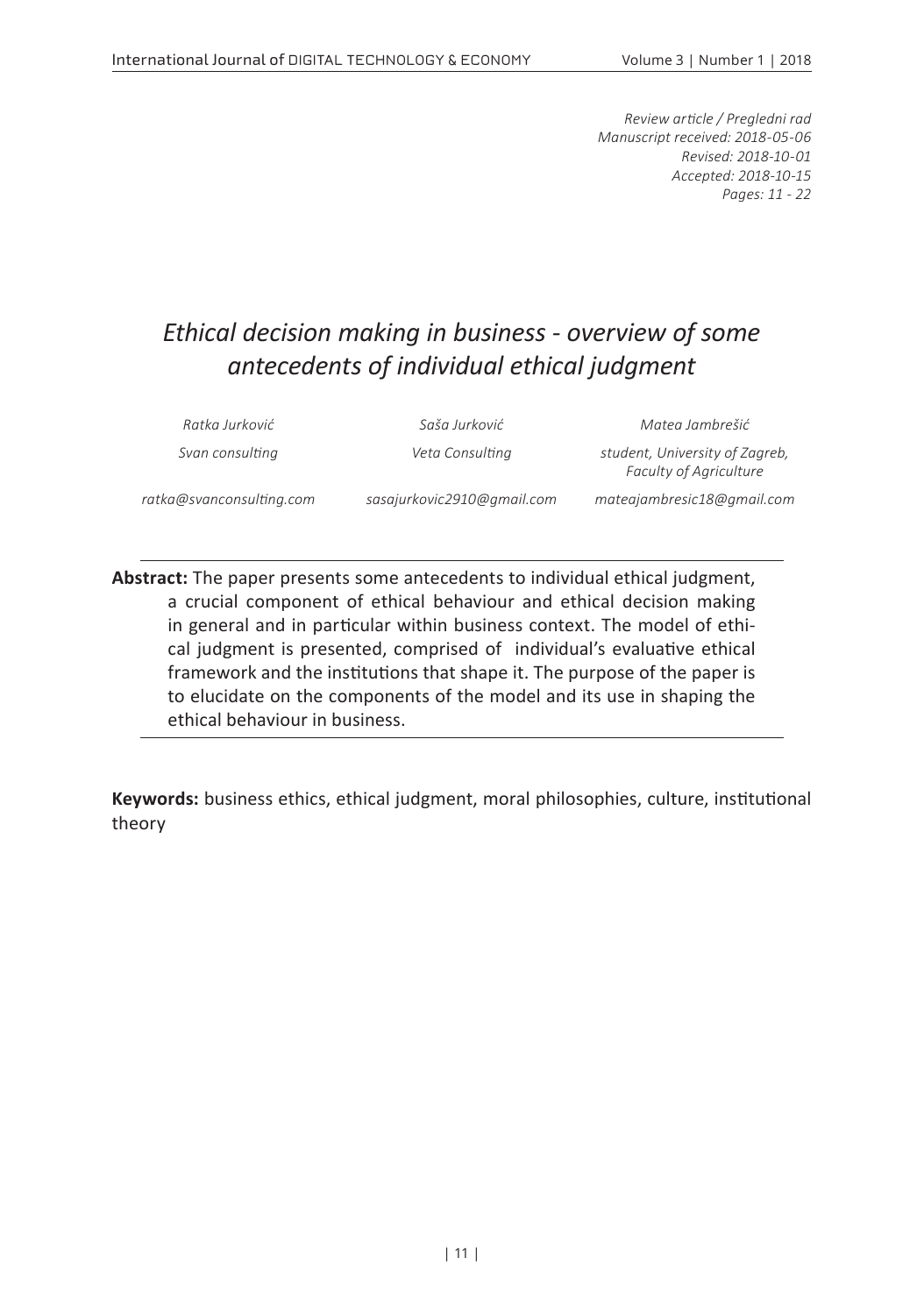# 1. INTRODUCTION

Understanding of the ethical decision making within the business context, has been for a long time concern of the academic writings. As Christie et al. ([8]) point out, the first empirical research on the ethical behavior of managers, was done as early as 1961 in writings of R. Baumhart ([3]). The growing interest of media and public in the corporate frauds and scandals, has without a doubt, increased the importance of the ethical decision making topic within the literature of business ethics. Ethical decision-making is considered in a literature as a multi-dimensional and multifaceted process, in which manager assesses different dimensions with mixed outcomes and alternatives, various personal implication, thus culminating in the ethical or unethical behaviour ([7]; [38]; [11]; [18]; [19]; [20]; [39]). One such integral dimension of behaviour is the individual's *ethical judgment*, and the factors influencing it.

The ethical judgment is the manner in which individuals define and evaluate moral dilemmas ([27]). The definition that we found most suitable, is based on the behavioural dimension of ethical judgment – it is the degree to which a behaviour in question is considered morally acceptable by an individual ([2]; [30]). This definition is consistent with the variety of ethical decision making models in the literature, which state that ethical judgment is the crucial antecedent of ethical behaviour. ([20]; [19]). Ethical judgment is also referred to as moral reasoning, moral reflections, moral judgement, moral sensitivity and moral judgement ability ([5]).

# 2. ANTECEDENTS OF ETHICAL JUDGMENT

The literature in ethical decision making has established two important antecedents of ethical judgment – individual's evaluative ethical framework and the institutions that shape it ([20]; [19]). The following model is a graphical representation of the text to follow:



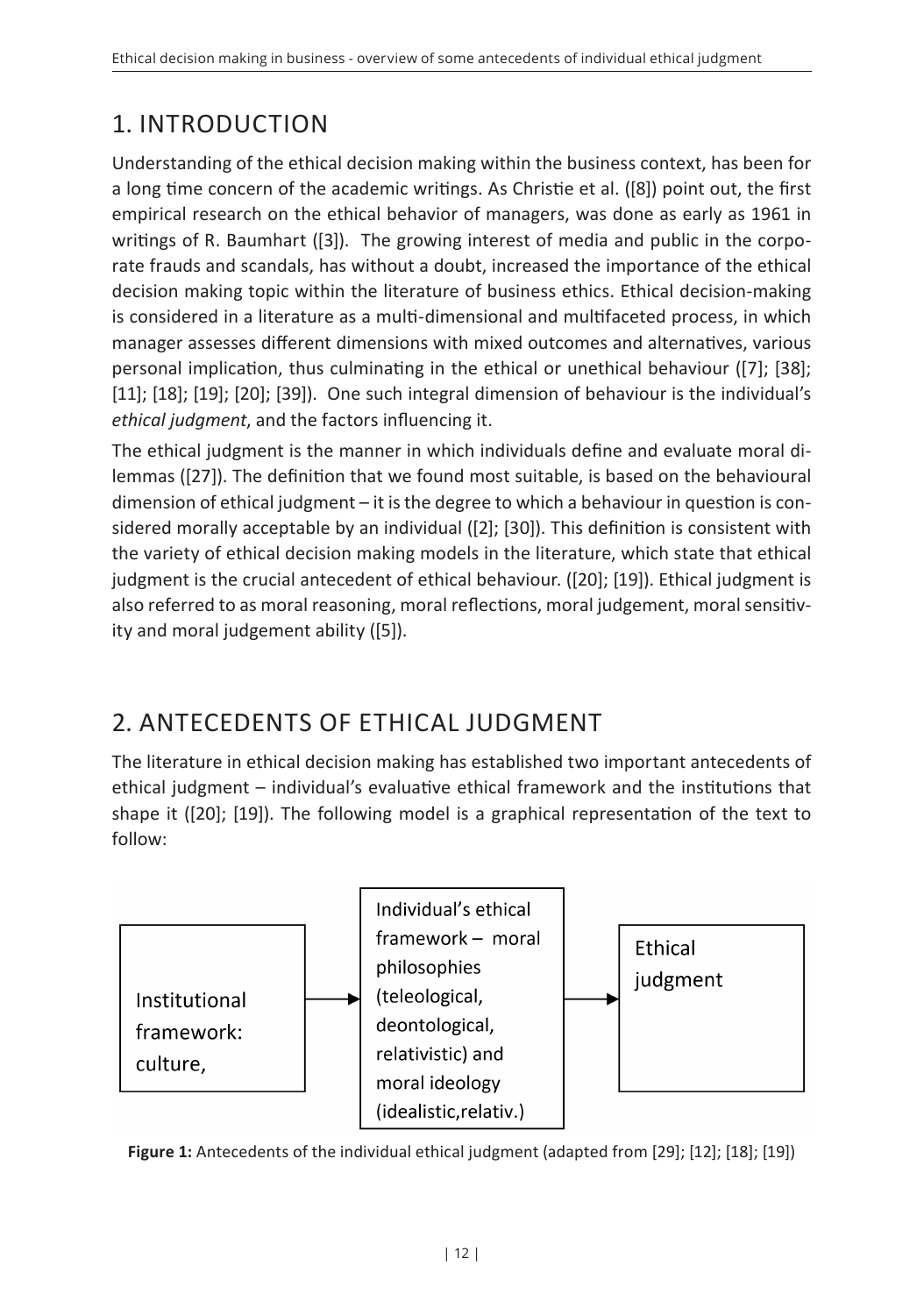The literature argues that before commencing the actual decision, the individual evaluates the possible alternatives based on the set of individual ethical philosophies she/ he possesses ([40]; [18]; [19]; [2]; [12]). Those philosophies are learned through different institutions ([29]), culture ([35]; [36]) and the process of socialization ([6]) and their salience in the individual's life will have effect on her/his ethical behaviour ([9]). The more the salient those ethical philosophies are in the individual, the more they will influence her/his ethical judgment and consequently ethical behaviour.

### *2.1. INSTITUTIONS AND CULTURE INFLUENCING ETHICAL JUDGMENT*

### *2.1.1. INTRODUCTION*

The way a moral agent handles ethical dilemmas depends on the factors of institutions that have shaped her/his value systems. The purpose of this chapter is to shed light on how the institutions shape individual ethical framework. The new-institutional theory gives us the conceptualization of the institutions. In particular, one of it's prominent scholars, Douglas North. Institutions are defined as "the rules of the game in a society, or ….humanly devised constraints that shape human interaction" ([29], p.3). They reduce uncertainty by providing a structure to everyday life and guide a human interaction. There are 2 main constraints that shape human interaction: formal and informal. Formal constraints represent the variety of rules, expressed as the political and economic rules and contracts (ibid., p. 4, 47). Informal constraints are conventions and codes of behaviour. They are the product of the heritage devised through social transmission of information, and are most commonly known as culture (ibid., p. 4, 36).

The concept of institutions is different from the concept of organization. Organizations are group of individuals bound by the common purpose of goal achievement. The institutions provide them with the rules of the game and opportunities for their creation. Organizations include: political bodies (parties, regulatory agencies, parliament), economic bodies (firms, trade unions), social bodies (churches, clubs, athletic associations) and educational bodies (schools, universities, vocational training centres) (ibid., p.4).

There are several characteristics of institution ([28]; [29]):

- 1. they are humanly devised creations providing the framework for the human interaction
- 2. they change, through interaction with individual and organizational agents (change=creation, modification and destruction of institution).

In order to give answer on the question how institutions shape ethical judgment, we must go deeper into an important concept characterizing the institutions - culture. The extensive body of the business literature has established positive and significant impact of culture on different aspects of ethical decision making, including the ethical judgment (for the extensive literature review see [8]). The way that culture shapes the elements in society (beliefs, actions, goals) is through the transmission of *values*. As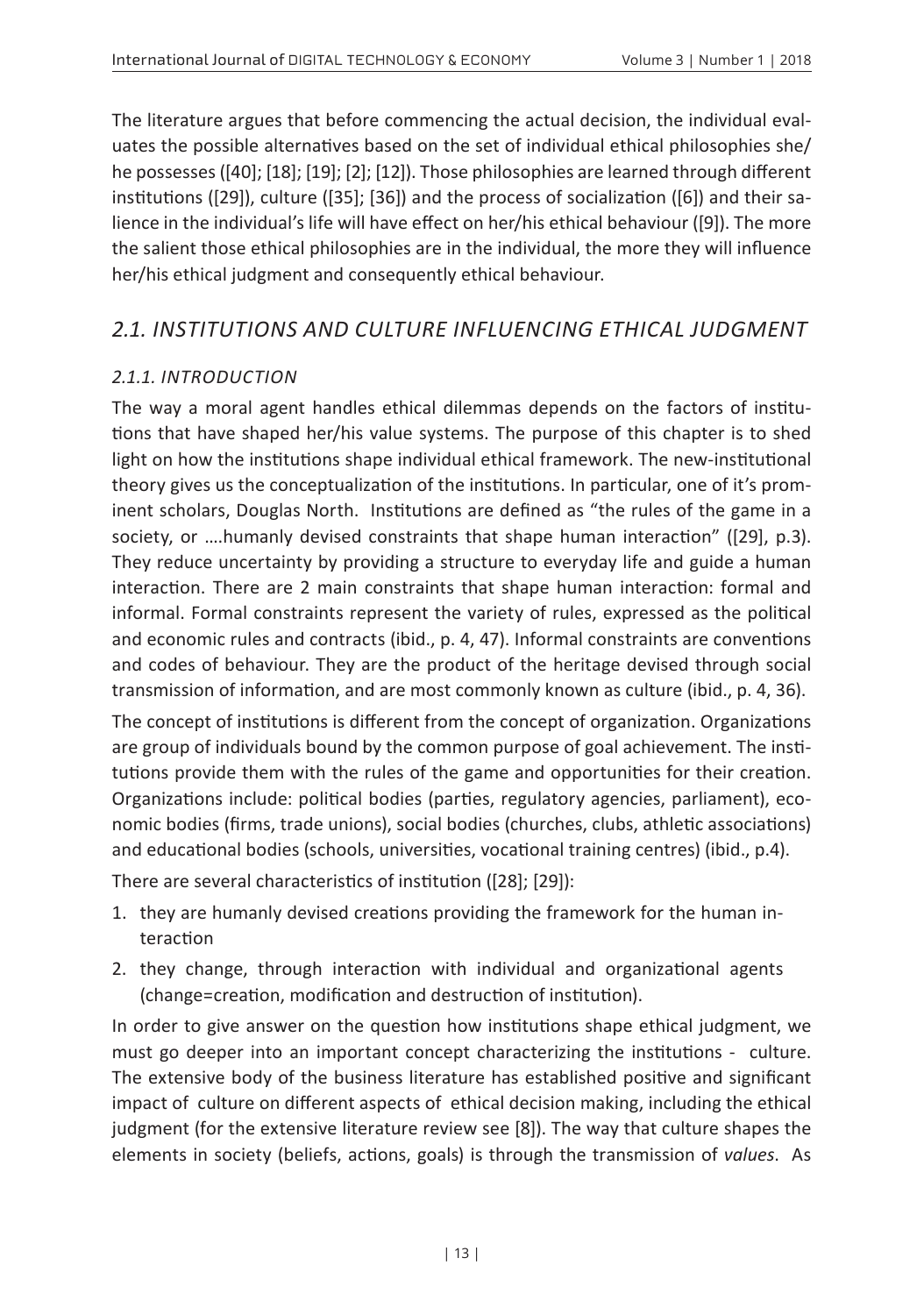Schwartz ([33]) argues, institutional arrangements and policies, norms and everyday practices express the underlying cultural value emphases in societies. (p. 43).

### *2.1.2. CULTURE AND INTERNALIZATION OF VALUES*

The culture has been examined and defined by many research fields. The field of anthropology has defined culture as a system of ideas, referring to the learning process in which culturless human beings become the part of the society ([21]). Swidler ([36]) defines it as "such symbolic vehicles of meaning, including beliefs, ritual practices, art forms and ceremonies, as well as informal cultural practices such as language, gossip, stories and rituals of daily life." (p. 273).

Culture sets standards for perceptions, beliefs and actions and shapes the societally shared ideas. Those shared ideas represent a "tool kit" of symbols, stories, rituals and world-views, which people use in so called cultural action, or solving the different kinds of problems. ([36]).

Such "tool kit" of ideas provide norms and values of right and wrong, good and bad. They set definitions of what man and woman are and should be ([8]). Swidler ([35]) states that people use culture to learn how to be or become particular kinds of persons. These shared ideas and meanings, or mental programs ([17], p. 14) shape the people's set of values. Through experiences with the shared ideas people form their inner worlds and learn how to behave in certain situations. ([35]). The characteristic of the values is that they get internalized so deeply that they form the personality, conscious and subconscious attitudes and behaviors (see [31]).

Burns ([6]) states that in the adolescent age, the shift from parental home to peer groups of interest happens. There conformity is a way of associating with the peers, and shifting from control, norms and values of parents to those of the wider social system. Adler ([1]) notes that there are two powerful forces with particular influence on the adolescents: the need for self-esteem, i.e. the individual valuation of one's worth based on persons whose good opinion adolescents value, and the developing capacity for social role-taking. `

He states that persons strive towards power to move away from childhood feelings of inferiority, impotence, dependence on parents by achieving a sense of self-esteem. Since this striving occurs in the societal environment and not in vacuum, as they grow children develop a sense of their societal roles as members of families, communities and society at large. In order to achieve their self-esteem they realize they have to tune it with the strivings of the larger group in the society, since every individual is the essential part of the society. Thus, we can conclude that the socialization serves to transfer the "tool kit" of the shared ideas to the person.

### *2.1.3. VALUE-BASED CULTURAL DIFFERENCES*

Values vary across nations, but also within nations ([40]). Schwartz ([33]) points out that cultural values evolve as societies confront basic human problems. Societies respond to those problems by their respective tool-kits of ideas and values, thus forming their own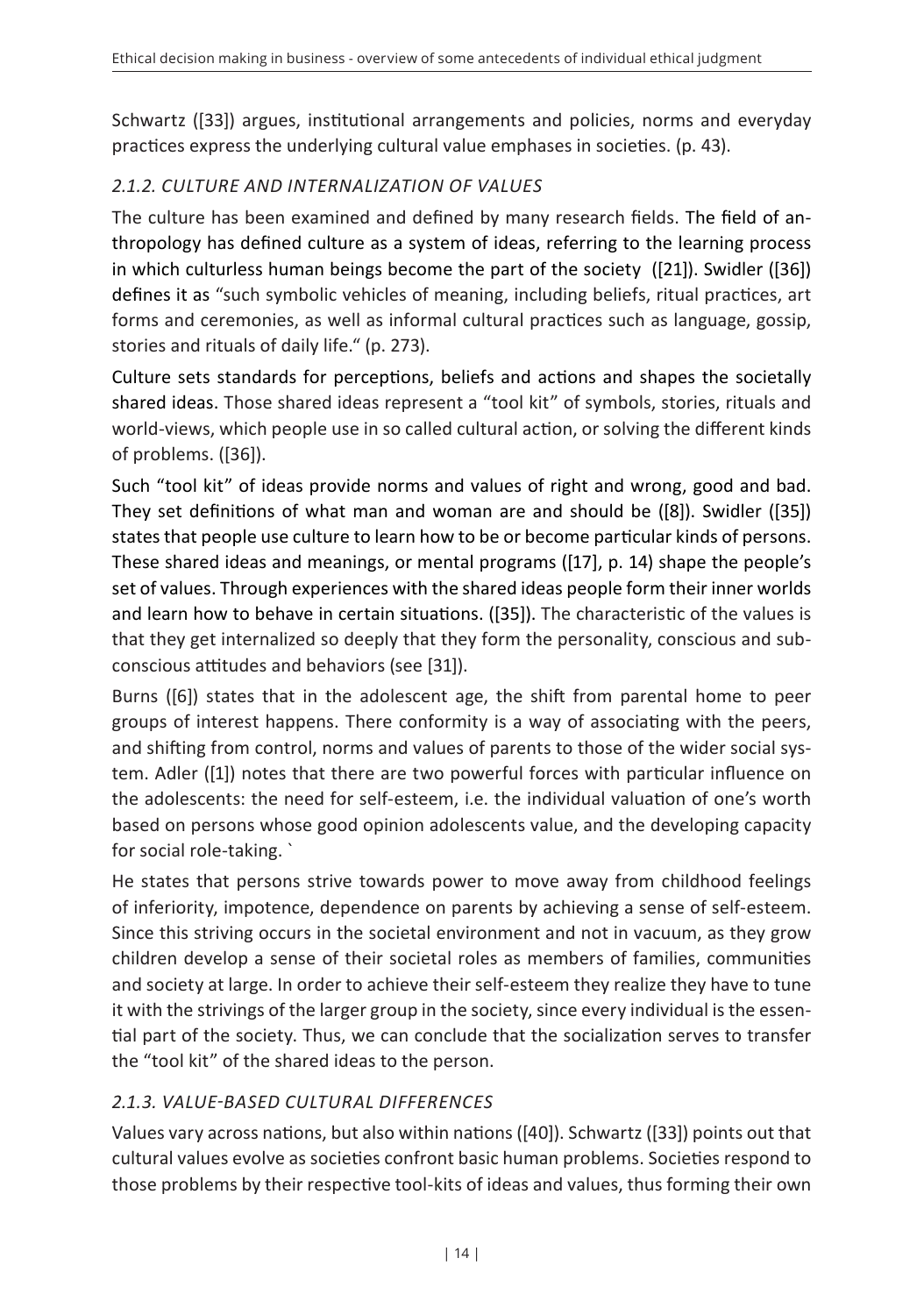unique cultural actions ([36]). The nature of those cultural actions distinguishes one culture from the other.

Within one society there is usually one predominant, mainstream culture and variety of subcultures. Culturally based differences in behavior exist due to life experiences of people from those cultures and are only loosely related to the nation state. ([24]).

A subculture has been defined as a subdivision of a national culture, composed of a combination of social situations such as class status, regional, rural, or urban residence, religious affiliation and ethnic background, that together form a functional unity which has an integrated impact on the participating individual ([23]; [25]). Although many of the subcultures, are to the degree acculturated within the mainstream culture (through language, societal organizations – see [13]), still their cultural embededdness remains within the subculture.

To explain the differences from culture to culture and nation to nation based on the differences in values, the conceptualization and operationalization of Hofstede's cultural typology is predominantly used by the researchers. However, there are others such as Schwartz's ([33]) typology based on autonomy/embeddedness, hierarchy/egalitarianism, harmony/mastery.

For the purpose of our paper, we are presenting Hofstede's cultural typology. The reasons for that are the significance and validity of Hofstede's work in the variety of cross-cultural and cross-national studies (for review see [8]) for more than three decades now. Also, this cultural typology has been successfully used on the national, macro level and culture-based, micro-level ([40] and [42]).

Hofstede's typology of values is represented through several dimensions: power distance, uncertainty avoidance, masculinity, individualism and Confucian dynamism (discovered by Michael Bond in 1980s). He has also operationalized them on the scale of 1-100.

Power-distance is the degree to which members of groups, organizations and society "expect and accept that power is distributed unequally" Hofstede ( $[15]$ , p. 28;  $[16]$ , p. 347). It ranges in value from zero, for a culture with a small power-distance, to about 100, for a culture with a large power distance. Within the small power-distance, the individuals are less likely to tolerate class differences, are not afraid to disagree with superiors, and prefer democratic participation. On the other hand, large power distance means that individuals accept differences between the classes (superiors/subordinates), they are more reluctant/afraid to disagree and believe that superiors are entitled to privileges.

Uncertainty-avoidance is the degree to which individuals within the group, organization or society feel threatened by uncertain events. Uncertainty-avoidance is scored from 0, representing a culture or an individual with weak uncertainty avoidance, to 100, for a culture or the individual with strong uncertainty avoidance. People cope with uncertainty through different means, such as technology, law and religion ([40]). Those means should provide them with beliefs of certainty and should maintain institution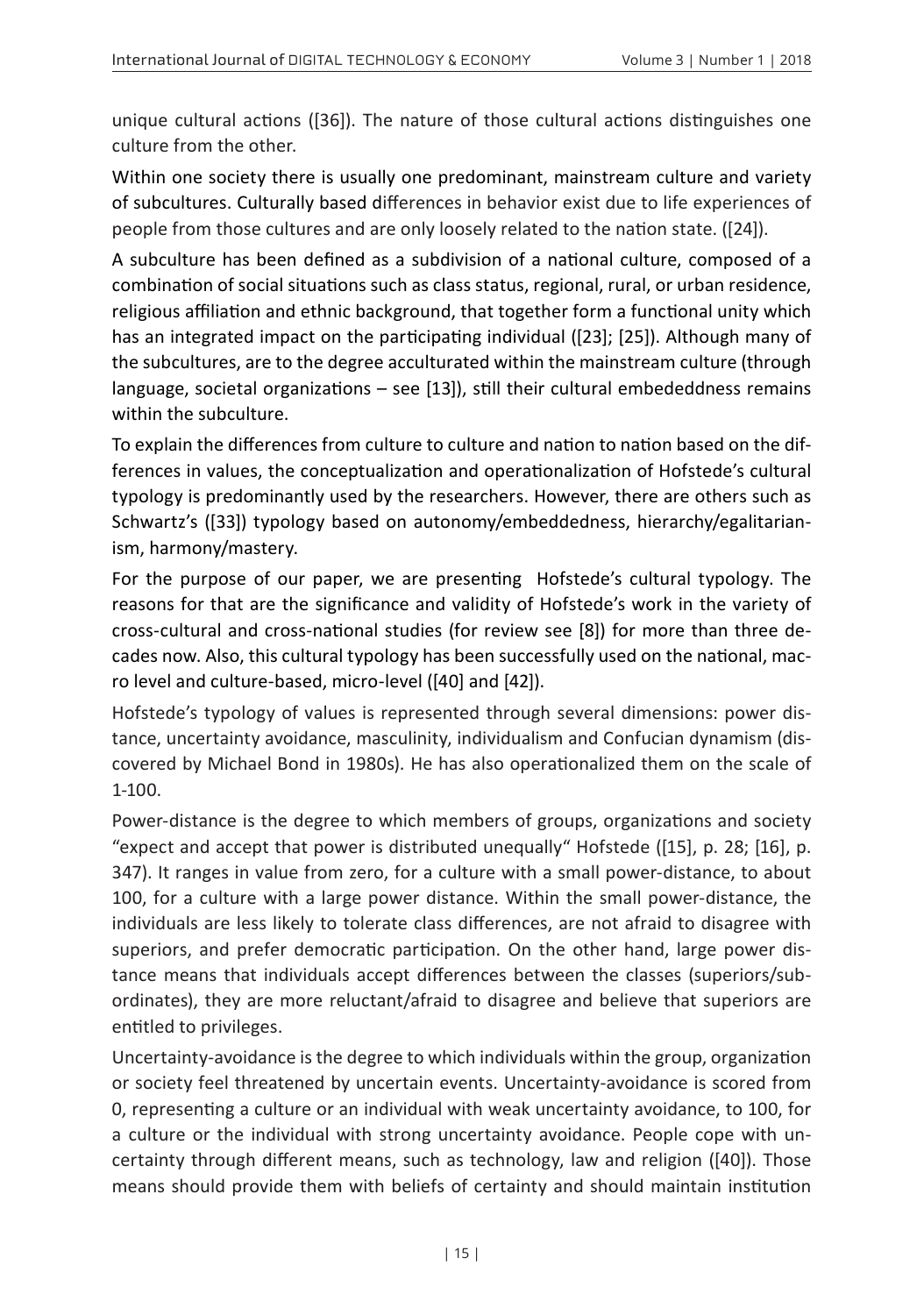protecting conformity ([16]). Individuals or cultures with high uncertainty avoidance are concerned with security in life, have greater need for written rules and are more intolerant to deviations from those rules. Hofstede ([15]) argues that rules do not have to be effective, since "even ineffective rules satisfy people's emotional need for formal structure" (p. 121).

The dimension of individualism refers to the relationship between the individual and collective interests in a group or society. Individualist culture is based on the pursuing of self-interests, loose ties between individuals, looking out only for her/himself and her/his family ([15]). Collectivism refers to the degree to which individuals view themselves as a small part of a larger group, and place the interests of the group before their own self-interests. Collectivists value sense of belonging, respect for tradition, and reciprocation of favors ([40]; [33]). This dimension ranges from 0, for a collective culture, to 100, for an individualistic culture.

The cultural dimension of masculinity refers to societies with strict division of gender roles. Men should be "assertive, tough, and focused on material success" ([15], p. 82). On the other hand, women should be "modest, tender, and concerned with the quality of life" (ibid.,). Feminine societies are the ones in which gender roles are not strictly divided, i.e. men can have the characteristics of women and vice versa. The masculinity index ranges from 0 for feminine cultures, to 100, for masculine cultures.

Confucian dynamism was not in the original Hofstede's framework but was added from the works by Michael Bond ([40]; [8]). It was originally adapted from the Chinese Value Survey in 23 Western and Oriental countries. Although the dimension reflects the Confucian teachings, it is not limited to Asian countries. Confucian dynamism is defined as "work ethic that values thrift, persistence, ordering relationships and having sense of shame. Individuals who follow Confucian teachings restrain themselves within social norms, and avoid feelings of guilt generated by non conformity to local teachings, customs and traditions." ([41], p.67).

### *2.2. REVIEW OF ETHICAL PHILOSOPHIES AND ETHICAL IDEOLOGIES*

### *2.2.1. INTRODUCTION*

When faced with moral dilemma, the moral agent is faced with plurality of moral responsibilities that cause her/him moral distress, since any action that she/he performs will cause some kind of wrongdoing, either to the certain moral values or to certain people. The way a moral agent handles ethical dilemmas depends on the factors of institutions that have shaped her/his value systems and who have also introduced her/ him to a particular ethical philosophies that influence her/his ethical judgment.

Schlenker and Forsyth ([32]) and Forsyth ([12]) have drawn upon normative ethical philosophies (teleology, deontology and ethical scepticism) in order to conceptualize the construct of individual's ethical ideology. Forsyth ([12]) argues that differences in normative theories can be expressed through two dimensions – relativism and idealism.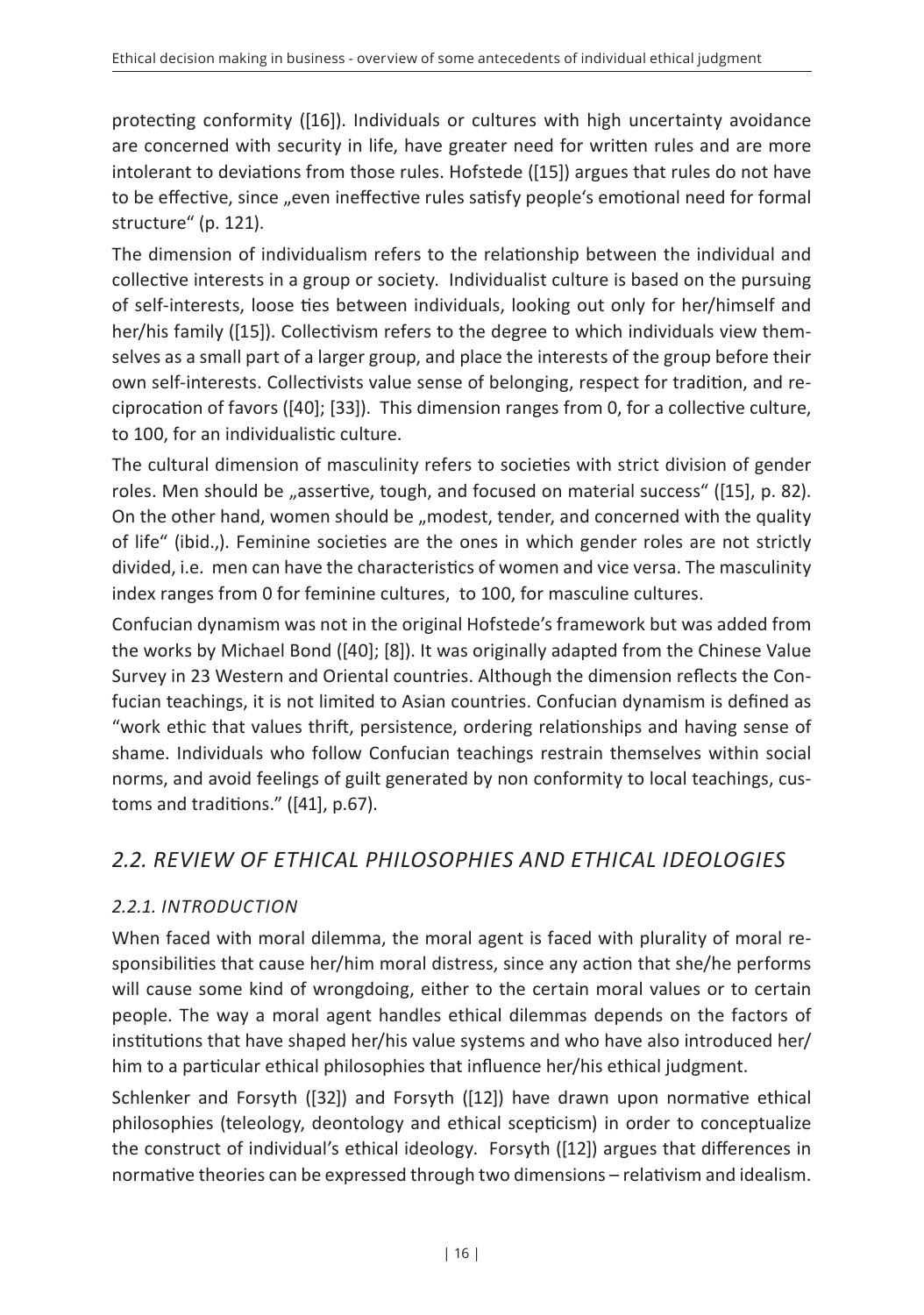He continues that such individual ethical ideology provides a unique perspective to her/ his ethical judgment.

The literature so far has defined ethical philosophies and ethical ideologies as important antecedents of ethical judgment ([18]; [19]; [2]; [12]).

We will present the general division of ethical thought, and then continue with description and characteristics of 2 components of ethical ideology– relativism and idealism.

#### *2.2.2. MORAL PHILOSOPHIES*

With respect to ethics and morality, Carroll et al. ([7], p. 190) state the following:

"The terms *ethics* and *morals* often are used interchangeably by commentators on business ethics. Both have to do with the standards of right or wrong, fairness and justice."

The most important normative moral theories are (adapted from [7]; [38]):

- 1. Teleological: Consequential or Egoism/Utilitarian Ethics
- 2. Aristotelian or Virtue Ethics
- 3. Deontological or Duty Ethics, and
- 4. Relativistic or Ethical Scepticism

Teleological ethics takes into the account a telos or a goal/end while morally evaluating the action ([22]). The consequentialist ethics takes the consequences of the act or the decision as the criteria in the moral judgement ([34]; [37]). The most commonly discussed theories evaluate whether the consequences should focus on the promotion of individual self interest (egoism) or the interest of the greatest number of people (utilitarianism). Ethical egoism has also been classified as a sceptical ethical philosophy, due to non-acceptance of universal moral principles and validity based only on personal values and perspectives ([12]).

The variations of egoism include short-term hedonism and psychological egoism, which states that everyone is psychologically programmed to behave exclusively in their own self interest. On the other hand long-term hedonists, take into account other people and society, by helping the individuals or forming the rules, but only for their own self-interest ([30]). The best known writer of ethical egoism was Ayn Rand, with her work "The Atlas Shrugged".

Utilitarianism, on the other hand, argues that individuals should produce the greatest good for the greatest number. Individuals should wave the outcomes of their actions and determine which one brings the highest utility to the society. However, the problem of the utilitarianism lies in the fact that the ends are more important than the means to it, and that the minority voice in the society is out-voiced by the majority. The most important "utilitarians" are Bentham and J.S. Mill.

Virtue ethics is based on the writings of Greek philosopher Aristotle (4 BC.). It is based on the notion of *eudaimonia* or happiness, blessedness, prosperity ([26]), as the *summum bonum* of a human endeavour ([22]). The path to *eudaimonia* is based on the development of one's *ethos* or character through the cultivation of virtues ([14]). The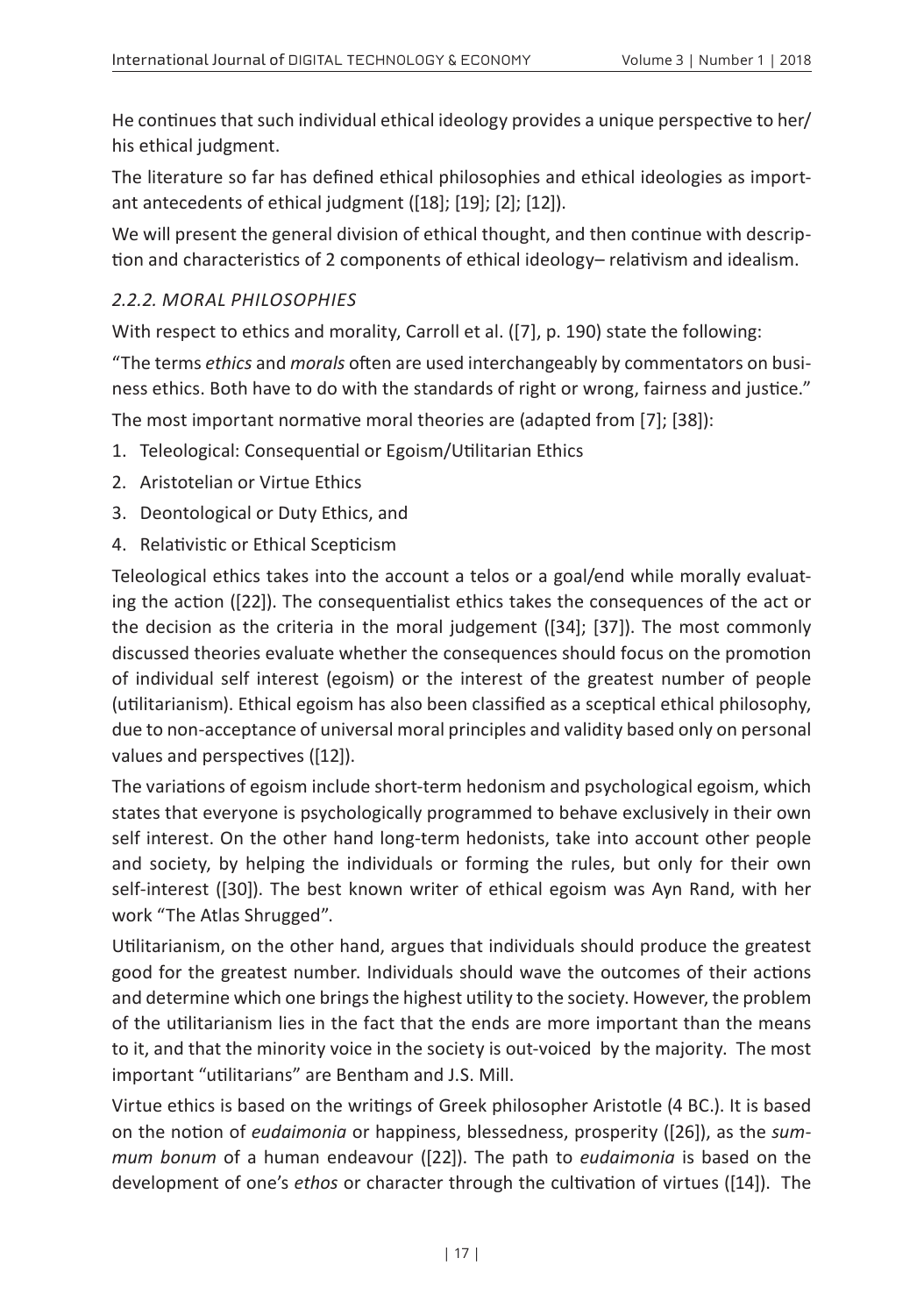virtuous path was the one between the two extremes, the so called Golden Mean. In order for the action to lead to goal of *eudaimonia*, it had to be the embodiment of a virtue. Thus, the action was a representation not of a temporary need at a certain time, but of the true need. The central virtue was *phronesis*, or the practical wisdom based on the **experiential knowledge<sup>1</sup>** , for which a person had to possess both "head" and "heart", *ethos* and intellect. Cultivation of *phronesis* as the path to *eudaimonia* meant the integrity of the speech and action and guidance by the inner universal moral laws ([14]; [26]; [22]).

Deontological ethics considers action morally right because of some characteristic of the action itself, not because the product or the end of the action is good ([37]). The most known deontologist is Immanuel Kant, who stated that it is person's duty to behave in a moral way. There are two kinds of duties (imperatives): hypothetical and categorical ([4]). Hypothetical imperative represents the duties based on doing something x, in order to get y. For example, one works because one wants to earn money. On the other hand, the categorical imperative or duty underlies fundamental principles of ethics, since it is based on the acts derived from the universal laws of nature (ibid., p. 4). According to deontologists, it is our duty to satisfy legitimate claims or needs of others, obey contracts and explicit promises (contractualism).

Relativist ethics or ethical skepticism states that all ethical norms are a function of culture or individual ([30]). Since every culture has it's own values and norms of behavior governing it, there are no universal rules which could be applicable from one culture to the next. Within the society, individuals have different values, there can be no universal rules governing the society as such (ibid., p.651). Moreover, the morality should focus on the appropriate context, i.e. every situation must be examined individually rather than using the principles of good and bad ([12]). Relativistic argument is very often used as a business defense from the unethical behavior in the international settings, as being culturally acceptable for the countries in stake.

With respect to the construct of ethical ideology ([12]), both teleology and deontology are more idealistic than relativistic, since they are based on certain universal moral principles which govern individuals. For teleologists, these principles will guide them to the extent in the analysis of the *telos* or the goal. On the other hand, deontologists will use the universal natural laws as the basics for the inherent rightness of the action ([2]; [12]). Next section will explain more deeply the concept of ethical ideology.

### *2.2.3. ETHICAL IDEOLOGIES CONSTRUCT*

The construct of ethical ideologies was conceptualized in the works of psychologists Schlenker and Forsyth ([32]) and Forsyth ([12]). It is based on the psychological research that has observed individual variations in the moral judgments. Schlenker and Forsyth ([32]) suggest that there could be more parsimonious explanation to the individual variations in moral judgment, by taking into account whether the individual perceives moral rules as universal or relative.

<sup>1</sup> Aristotle considered ethics to be a practical philosophy, along with economics and politics.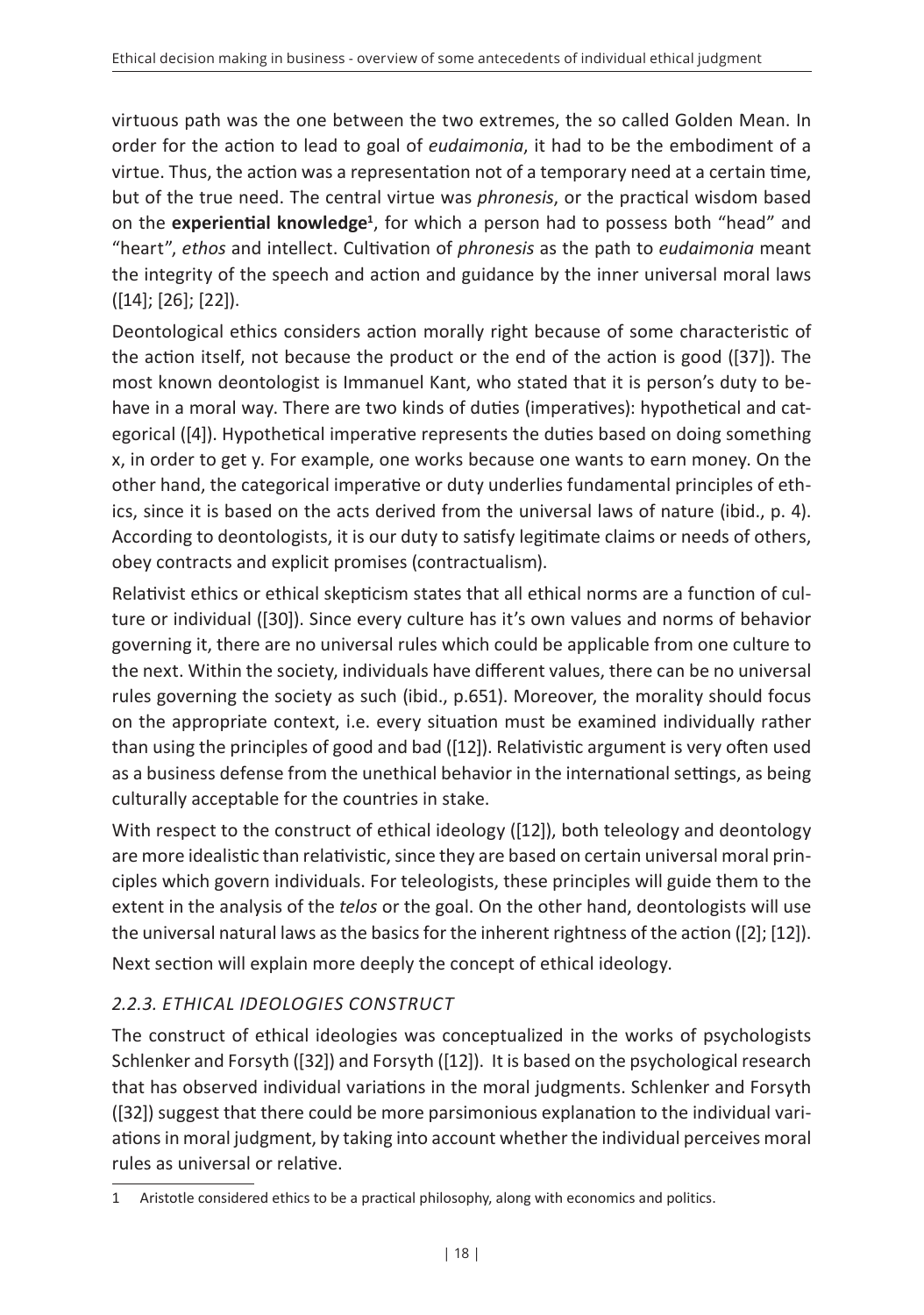As Forsyth ([12]) states: "Some individuals reject the possibility of formulating or relying on universal moral rules when drawing conclusions about moral questions, whereas others believe in and make use of moral absolutes when making judgments." (p.175). Thus, ethical ideologies are constructed along the dimensions of idealism vs. relativism in one's moral judgment.

Drawing from the normative ethical philosophies, Forsyth ([12]) presents a taxonomy of ethical ideologies based on 4 different approaches to ethical judgments – absolutism, subjectivism, situationism and exceptionism). Those 4 approaches he identified in 3 specific schools of moral philosophical thoughts: Teleology, Deontology and Ethical Scepticism. The conceptualization is presented with the following table:

|                 | Relativism                                                                                                     |                                                                                                               |
|-----------------|----------------------------------------------------------------------------------------------------------------|---------------------------------------------------------------------------------------------------------------|
| <b>Idealism</b> | High                                                                                                           | Low                                                                                                           |
| High            | Situationists - Ethical sceptics -<br><b>Fletcher's situation ethics</b>                                       | <b>Absolutists - Deontology</b>                                                                               |
|                 | Reject moral rules; advocates indi-<br>vidualistic analysis of each act in each<br>situation; relativistic     | <b>Assumes</b> that the best possible<br>outcome can always be achieved by<br>following universal moral rules |
| Low             | Subjectivists - Ethical sceptics - Eth-<br>ical Egoism                                                         | <b>Exceptionists - Teleological</b>                                                                           |
|                 |                                                                                                                | Moral absolutes guide judgments                                                                               |
|                 | Appraisals based on personal values<br>and perspective rather than universal<br>moral principles, relativistic | but pragmatically open to exceptions<br>to these standards, utilitarians <sup>1</sup>                         |

#### **Table** 1. Forsyth's taxonomy of ethical ideologies (adapted from [12], p.176)

Both situationists and subjectivists endorse a variety of ethical scepticism, since they believe there are many different ways to look upon the morality. Subjectivists (ethical egoists) score low on idealism and relativism, since for them moral standards are the product of personal perspectives. On the other hand, situationists (idealistic sceptics) score high on idealism and high on relativism since they distrust the universal moral principles and look for contextual appropriateness. (ibid., p.176). Forsyth ([12]) quotes the Fletcher's situation ethics, which states that all actions should be judged based on agape and contextual fitting rather than on notion of what is good or right.

However, here we must argue that such conceptualization of situation ethics is based on rather shallow premises. Situation ethics is hard to define in a normative sense, since the notions under which it is based surpass the realm of normative ethics and venture into the realm of metaphysics. There is a great universalism behind it's premises, namely agape. Although Fletcher ([10]) states that the right decision will depend on the situation and thus it cannot be decided upon beforehand, based on the codes of laws, he argues that the decision will be made upon one underlying principle – the agape of the summary commandment to love God and the neighbour (ibid., p. 30). There is no scepticism towards other principles, but only a strong confirmation that actions done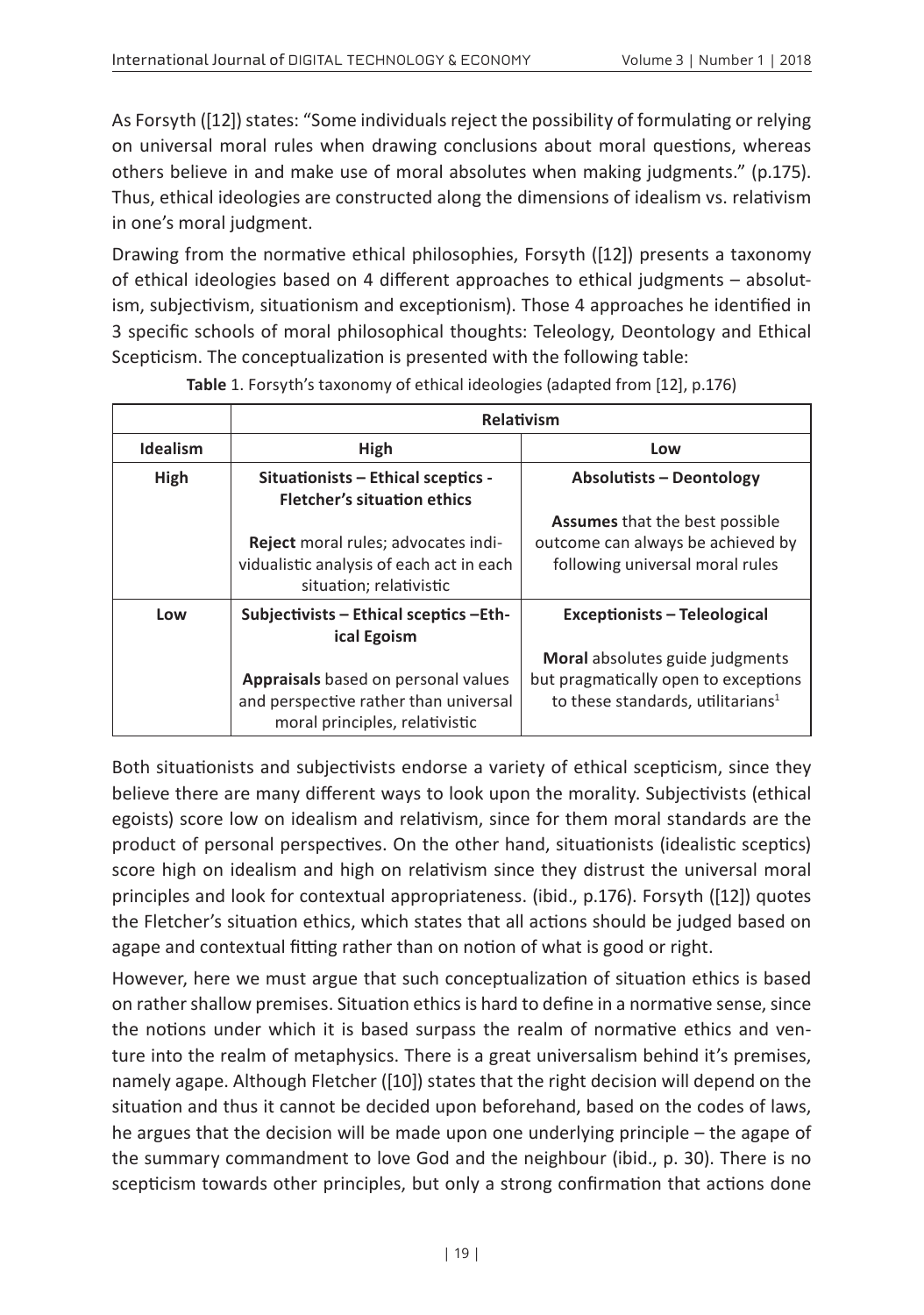with the notion of agape are based on the intrinsic goodness. Agape her is seen as "an altruistic other-directed disposition which seeks no reciprocation" ([22], p. 186) Thus, situational ethics is teleological (in a normative sense, idealistically utilitarian) rather than sceptical. It also demands an individual of a high moral development, thus dwelling in the realms of metaphysics, a notion hard to conceptualize and operationalize.

Deontologists and teleologists vary across the non-relativistic side. Absolutists, scoring high on idealism and low on relativism, emphasise the importance of moral evaluation based on the universal and absolute moral rules. Regardless of the consequences, there cannot be exception from that rule. On the other hand, exceptionists take a more pragmatic point of view in saying that actions are guided by certain moral absolutes, but we should also consider the *telos* or the end/goal those actions produce.

## CONCLUSION

This article presented some of the antecedents of individual ethical judgement, based on the extensive writings of Hunt and Vitell [18], [19], Forsyth [12] and institutional theory devised by North [29]. We have argued that individual ethical judgment is the intergral dimension of individual ethical behaviour and ethical decision making, and as such represented the core essence of business ethics. In the light of almost two decades of major corporate scandals, starting from the likes of Enron and Worldcom, ethical decision making has become a *conditio sine qua non* of a social responsible modern business. Formation and cultivation of individual ethical judgment in business is at the core centre of all the other ethical endeavours organizations nowadays do, since people are and should be at the core of every organization, representing its' best and sometimes its' worst.

## **REFERENCES**

- [1] Ansbacher, H.L and Ansbacher, R.R. (eds.) (1956). The Individual Psychology of Alfred Adler. New York: Basic Books
- [2] Barnett, T., Bass, K., Brown, G. (1996). "Religiosity, ethical ideology, and intentions to report a peer's wrongdoing", Journal of Business Ethics
- [3] Baumhart, R. (1961). "Problems in Review: How Ethical are Businessmen?", Harvard Business Review, 39(July-August), p. 6-9
- [4] Bowie, N.E. (1999). "A Kantian approach to business ethics", in A Companion to Business Ethics (Frederick, R.E. ed.), Malden: Blackwell Publishing
- [5] Brinkmann, J. (2002). "Moral Reflection Differences Among Norwegian Business Students. A Presentation and Discussion of Findings", Teaching Business Ethics, 6(1), p.83-99
- [6] Burns, J.M. 1979. Leadership. USA: Harper Torchbooks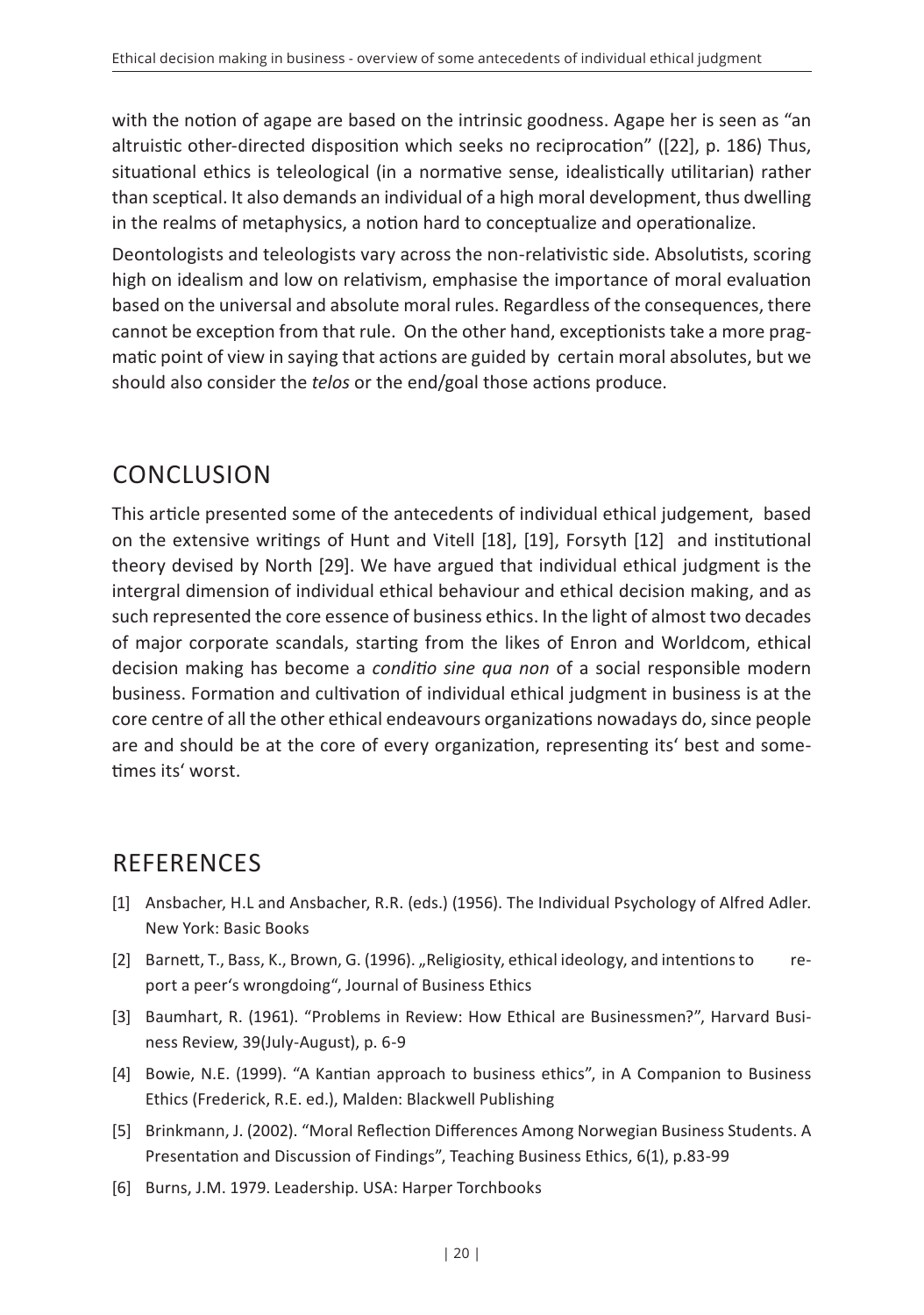- [7] Carroll, A.B, Brown J.A and Buchholtz, A.K. (2018). Business and Society: Ethics, Sustainability and Stakeholder Management (10th ed), Boston: Cengage Learning
- [8] Christie, P.M.J., Kwon, I.G, Stoeberl, P.A. and Baumhart, R. (2003). " A Cross-Cultural Comparison of Ethical Attitudes of Business Managers: India, Korea and the United States", Journal of Business Ethics, 46, p.263-87
- [9] Ferrel, O.C. and Gresham, L.G. (1985). "A Contingency Framework for Understanding Ethical Decision Making in Marketing", Journal of Marketing, 49(3), p. 87-96
- [10] Fletcher, J. (1966). Situation Ethics. Philadelphia: Westminster Press
- [11] Ford, R.C. and Richardson, W.D. (1994). "Ethical Decision Making: A Review of the Empirical Literature", Journal of Business Ethics, 13(3), p.205-21
- [12] Forsyth, D.R. (1980). "A Taxonomy of Ethical Ideologies", Journal of Personality and Social Psychology, 39(1), p. 175-84
- [13] Gordon, M.M. (1964). Assimilation in American Life. New York: Oxford University Press
- [14] Harvey, P. (2000). Introduction to Buddhist Ethics. Oxford: Oxford University Press
- [15] Hofstede, G. (1997). Cultures and Organizations: Software of the Mind. London: McGraw-Hill
- [16] Hofstede, G. (1985). "The Interaction Between National and Organizational Value Systems", Journal of Management Studies, 22(4), p. 347-57
- [17] Hofstede, G. (1984). Culture's Consequences: International Differences in Work-Related Values (Abridged edition). London: Sage Publications
- [18] Hunt, S.D. and Vitell, S. (1993). "The General Theory of Marketing Ethics: A Retrospective and Revision", in Ethics in Marketing (Smith, N.C. and Quelch, J.A. eds.), Homewood: Irwin, p. 775-84
- [19] Hunt, S.D. and Vitell, S. (1986). "A General Theory of Marketing Ethics", Journal of Macromarketing, Spring, p.5-16
- [20] Jones, T.M. (1991). "Ethical Decision Making by Individuals in Organizations: An Issue-Contingent Model", The Academy of Management Review, 16(2), p. 366-95
- [21] Keesing, R.M. (1981). Cultural anthropology : a contemporary perspective. Fort Worth: Holt, Rinehart and Winston
- [22] Keown, D. (1992). The Nature of Buddhist Ethics. New York: St. Martin's Press
- [23] Laroche, M., Papadopoulos, N., Heslop, L. and Bergeron, J.(2002). "Effects of subcultural differences on country and product evaluations", Journal of Consumer Behavior, 2(3), p. 232- 247
- [24] Lenartowicz, T., Johnson, J. P. and White, C.T. (2003). "The neglect of intra-country cultural variation in international management research", Journal of Business Research, 56(12), p. 999-1008
- [25] Lenartowicz, T. and Roth, K. (2001). "Does subculture within a country matter? A cross-cultural study of motivational domains and business performance in Brazil", Journal of International Business Studies, 32(2), p. 305-25